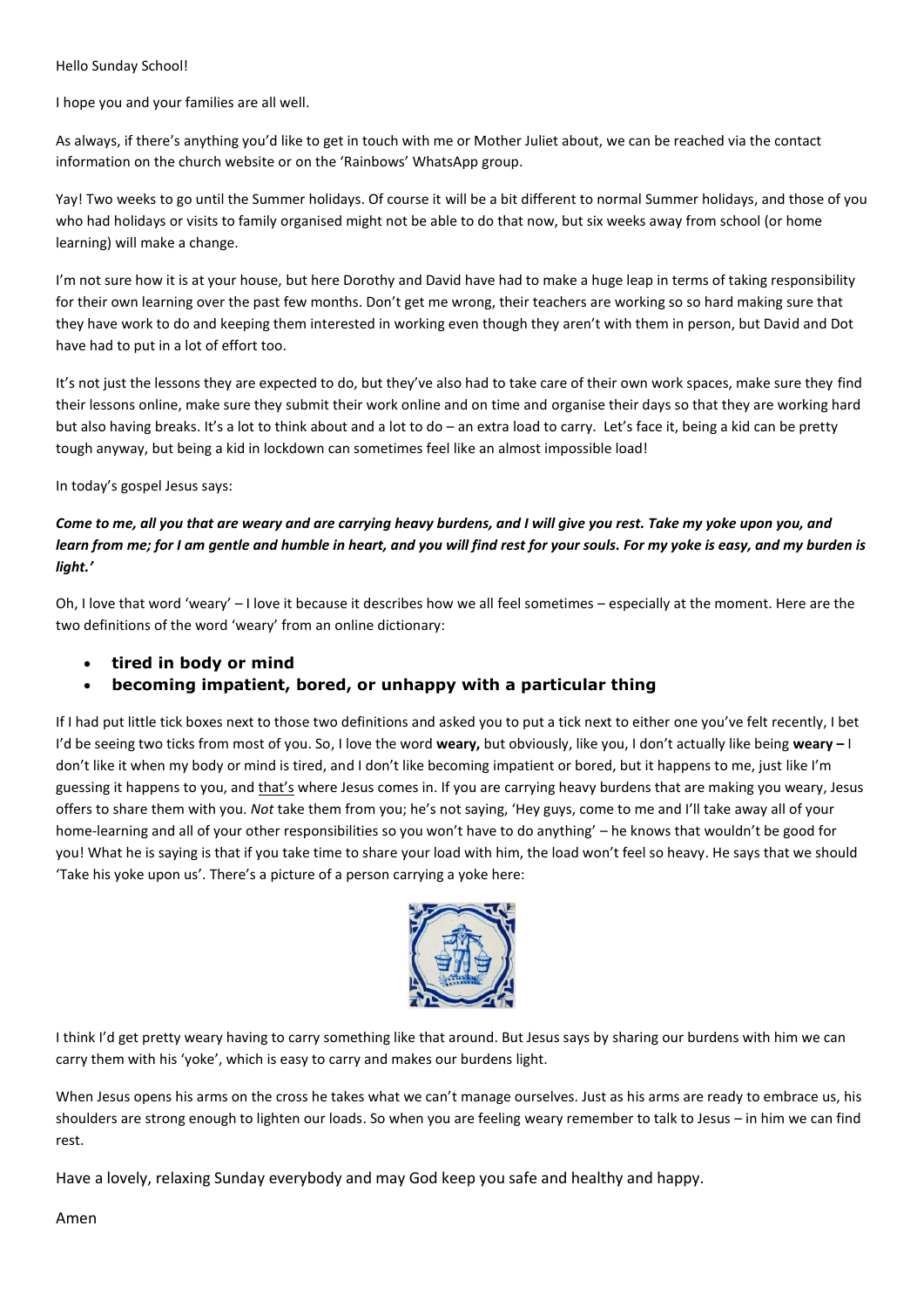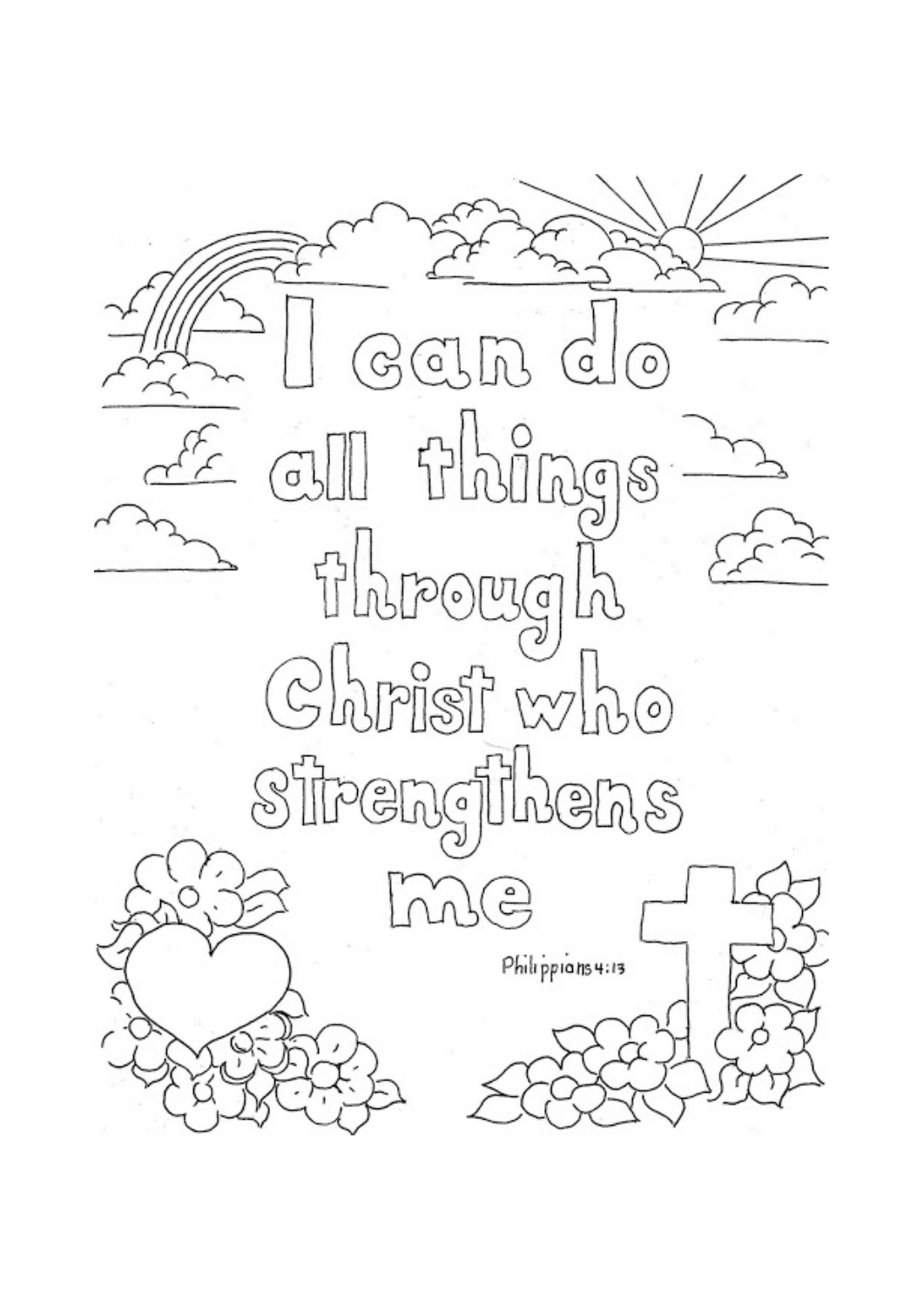## **Matthew 11:28-30**

|    |     |              |                     |  |  |  | X E H E K O Y H U L F L N |                |              |
|----|-----|--------------|---------------------|--|--|--|---------------------------|----------------|--------------|
| L. |     |              | Y I R L T Z U E L   |  |  |  | E                         | $\blacksquare$ | O            |
|    |     |              |                     |  |  |  | D O E D R J Y A M A A G   |                | $\mathsf{P}$ |
|    |     |              |                     |  |  |  | Q S W Y T V R R S D R H   |                | U            |
|    |     |              |                     |  |  |  | T M W L A N B Y E E W T   |                | A            |
|    |     |              |                     |  |  |  | C C F E Y D R U M N K P   |                | O            |
|    |     |              |                     |  |  |  | O Q H W I E F T R O Z A V |                |              |
|    | M P | $\mathbf{L}$ | $\mathbf{L}$        |  |  |  | B I V U T D K D           |                | $\top$       |
|    |     |              | E Y O T N U O I M I |  |  |  |                           | E V            | - S          |
|    | E Z |              |                     |  |  |  | J D S B U I G L E N       |                | Q            |
|    |     |              |                     |  |  |  | K W V T A V H G L L A H   |                | -S           |
|    |     |              |                     |  |  |  | R K D L S L U O S A E U   |                | $\top$       |

"COME UNTO me, ALL ye that LABOUR and are HEAVY LADEN, and I will GIVE you REST. TAKE my YOKE UPON you, and LEARN of me; for I am MEEK and LOWLY in HEART: and ye SHALL FIND rest unto your SOULS. For my yoke is **EASY**, and my **BURDEN** is LIGHT."

Courtesy of wordsearchrus.com